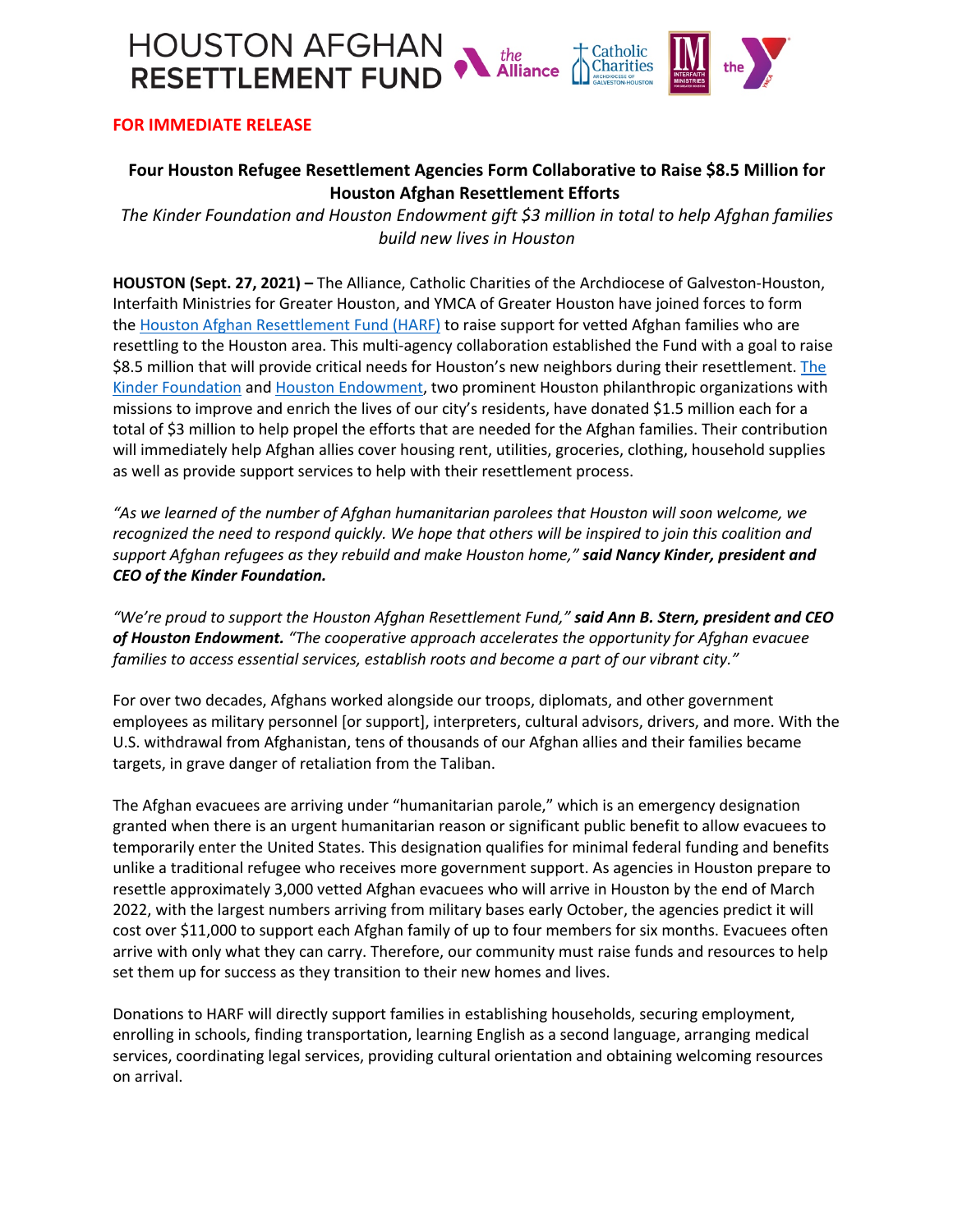The four agencies have spent decades individually welcoming newcomers to the community and have been working together as a collaborative for years to accelerate and expand their efforts. Each organization contributes to the transition with their unique efforts and work together seamlessly to help refugees find a path to self-sufficiency. The agencies have resettled collectively more than 300 evacuees from Afghanistan and more than 75,000 refugees from all over the world since 1978.

*"I applaud the organizations who have made this commitment. Throughout Houston's history, we have always stepped up to welcome refugees from across the globe. Since the 1970's families displaced due to war, including our Afghan Allies, call Houston home," said Houston Mayor Sylvester Turner*. "*Just like they helped us, it is now time to help them in return. I ask all Houstonians to donate to the Houston Afghan Resettlement Fund. Contributions will go to help our Afghan Allies in need. It is just one way that Houston can welcome and support these families as our own."*

*"The Alliance has a proud history of welcoming refugees seeking to build new lives in the United States. Over the years, we have seen just how much refugees can thrive in our city with support from our resettlement services and the generosity of local corporate, faith-based, and community partners," said Daniel Stoecker, president and CEO of The Alliance. "Refugees have strengthened our communities and our local economies, with many starting small businesses that create opportunities for all Houstonians. We look forward to working with our resettlement partners and community members to help our Afghan allies in their successful integration in the U.S."*

*"Catholic Social Teaching emphasizes the dignity and worth of each person and, like the Good Samaritan, we are called to lend a helping hand to our brothers and sisters in need," said Cynthia N. Colbert, MSW, president and CEO of Catholic Charities of the Archdiocese of Galveston-Houston. "Catholic Charities, along with our partners, has years of experience in providing refugees with support in their journeys to begin new lives in the U.S. We are proud to be part of this collaboration reaching those who were forced out of their own country due to violence."* 

*"For more than 30 years, Interfaith Ministries for Greater Houston has been welcoming refugees from around the globe. 'Welcoming the stranger' is a shared belief of all faith traditions and a shared human value," said Martin B. Cominsky, president and CEO of Interfaith Ministries for Greater Houston***.** *"Interfaith Ministries, itself, is prepared to welcome up to 1,000 Afghan refugees and we can only do so with community support. Interfaith Ministries has always been a connector in the community and we are proud to collaborate with our partner resettlement agencies to welcome our newest neighbors."*

"*We believe everyone deserves a certain quality of life and level of respect. The YMCA is more than a place, we are a purpose and restoring hope and wellbeing for newcomers is a vital part of the YMCA movement," said Stephen Ives, president and CEO of YMCA of Greater Houston."Houston is one of the most diverse cities in the nation and we are grateful for the Kinder Foundation and Houston Endowment for stepping up and helping the community's most vulnerable succeed in their new home."*

To donate to HARF, Individuals, corporations and organizations can donate directly here: https://houstonafghanhelp.org. Additionally, the agencies are asking for individual donations of personal items to set up their new home. Catholic Charities is requesting gift cards for Target or Walmart. Interfaith Ministries is requesting food gift cards. The YMCA of Greater Houston has set up